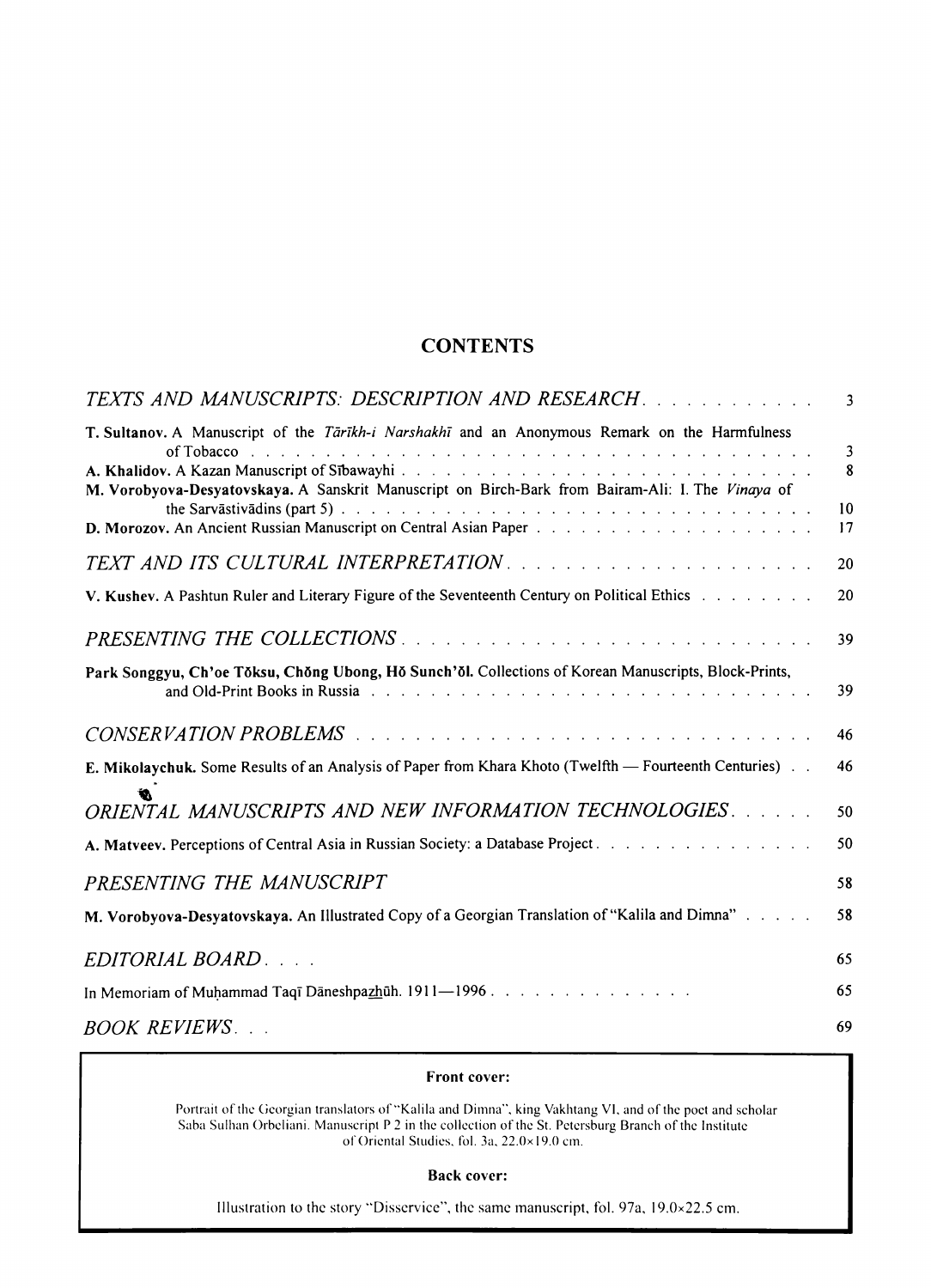THESA PUBLISHERS IN CO-OPERATION WITH ST. PETERSBURG BRANCH OF THE INSTITUTE OF ORIENTAL STUDIES RUSSIAN ACADEMY OF SCIENCES



# Manuscripta Orientalia

# $\bigcup$ nternational  $\bigcup$ ournal for  $\bigcap$ riental  $\gamma$ Manuscript  $\mathcal R$ esearch

Vol. 6 No. 2 June 2000



75ESA St. *Petersburg*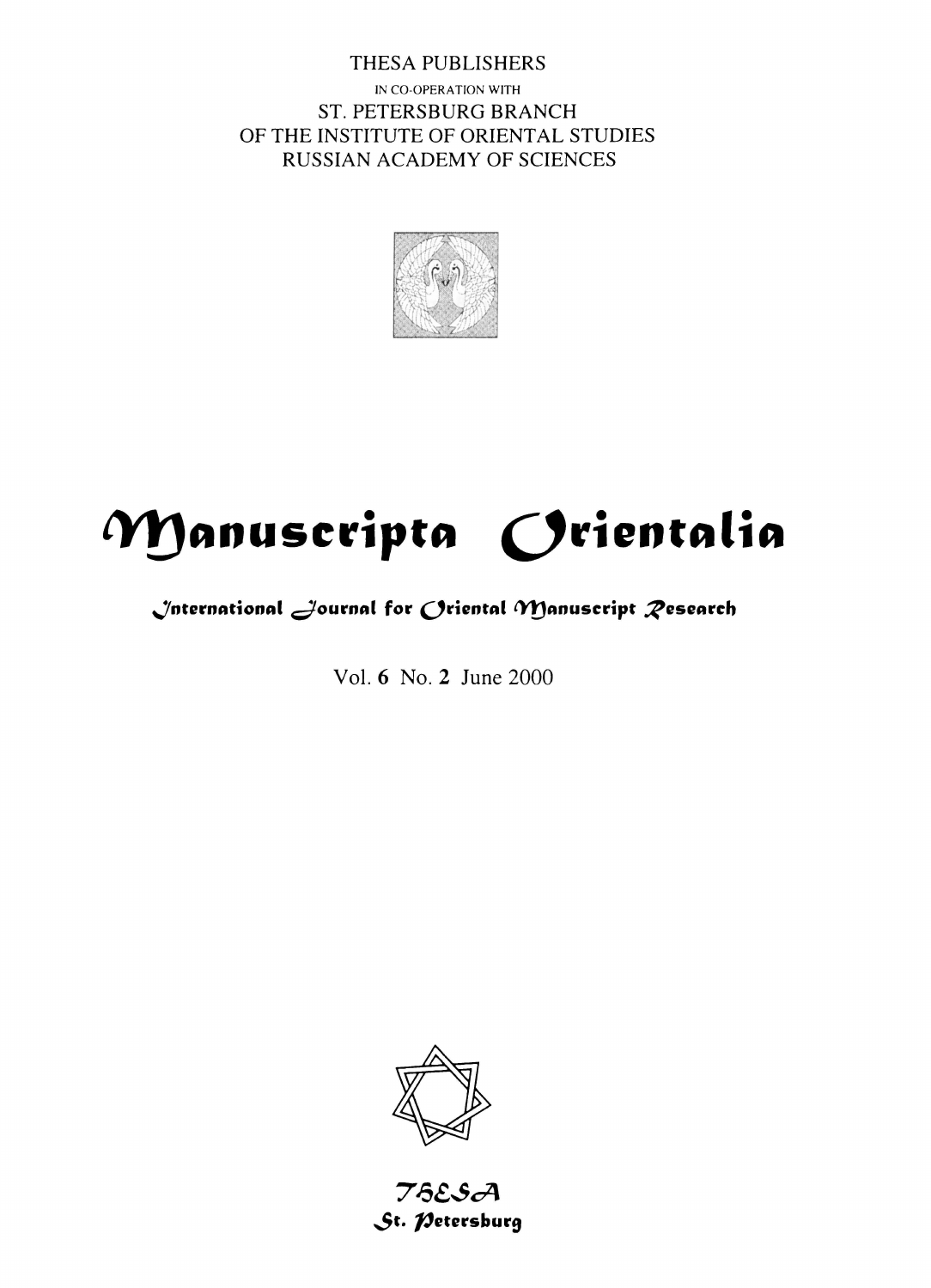### *D. A. Morozov*

## **AN ANCIENT RUSSIAN MANUSCRIPT ON CENTRAL ASIAN PAPER**

In 1985, while preparing a catalogue of ancient Russian parchment manuscripts held at the Central State Archive of Ancient Statements (today the Russian State Archive of Ancient Statements, henceforth cited as RSAAS), 0. A. Kniazevskaya discovered that one of them - *Lestvitsa* ("The Stairs") by a Sinai monk John Lestvichnik  $(ca. 525 - ca. 600), dated to the thirteenth century$ (*d*). 181, No. 452; CK No. 354), — was written on interleaved parchment and paper [ **l** ]. Palaeographic dating indicated that "the present case represents the earliest use of paper in ancient Russian manuscripts" [2]. 0. A. Kniazevskaya noted that "the paper is thick, well glossed, without watermarks. Judging by its quality, it resembles paper of Byzantine manuscripts" [3]. The last remark is of special interest, as it enumerates the distinguishing characteristics of *Eastern* paper, not attested previously in ancient Russian manuscripts, although the question of its possible use has been raised previously by some scholars.

The probability of using Eastern paper in Rus was a special matter of interest of N. P. Likhachev, the outstanding Russian expert in paper. He noted that "despite searching through and reviewing a very significant number of manuscripts and legal documents", he failed to find a single old Russian manuscript or even a single document written on Eastern paper [4]. True, the scholar pointed out that he knew one exception: it is Greek parchment-paper fragments, partially a palimpsest from late thirteenth  $$ early fourteenth century, apparently copied in Palestine and preserved in the National Library of Russia (henceforth cited as  $NLR$ ) — NLR Grech. 70 [5]. Later, in 1928, it was E. F. Karsky who once again noted that we know of no Cyrillic manuscripts on Eastern paper, however, its use is indicated by the name of the paper and its dimensions [6]. In the most recent work on palaeography by L. V. Cherepnin, it is said that "paper from the East (from Central Asia and Iran) could have made its way to Russia through Astrakhan" [7], though providing no examples.

We know that paper was invented in China, and that as a result of the Arab conquest in Central Asia and the expansion of international contacts, papermaking began first in Samarkand, later in the large centres of the Near East and the Muslim states of the Pyrenean peninsula and Sicily, and finally in other parts of Europe. The paper produced in various areas must have depended on local raw materials, in turn dependent on climate. Moreover, various systems and

traditions of writing engendered their own requirements of paper quality, which caused corresponding changes in production technology. Paper produced in Muslim states had to be convenient for writing in Arabic script with a reed stick from right to left with pressure on lines of a certain angle, which led to a tendency to make paper with as smooth a surface as possible. For European Latin writing, with its vertical pressure, this quality was not necessary, and paper produced in Europe was generally rough. But this roughness of European paper was also linked to the replacement of starch as a component part for gluing fibre together with gelatine paste of animal origin.

The difference between the two types of paper  $-$  Eastern and Western  $-$  can be easily seen in materials for Greek manuscripts executed on both varieties of paper and represented in various manuscript collections. A comparison conducted by J. Irigoin [8] revealed several characteristic features of these paper types. In Eastern paper, the verge lines are sometimes twisted or run slantwise and the pontuseaux lines are sometimes entirely indiscernible, while in Western paper, the verge lines are always straight [9]. In fact, these characteristics of Eastern paper are present in the manuscript of *Lestvitsa.* What was determined by 0. A. Kniazevskaya as the "paper of Byzantine manuscripts" can undoubtedly be referred to Eastern paper, although they are not identical, as we will explain below.

In trying to find paper types closer to the paper of *Lestvitsa,* it is reasonable to review the most accessible examples of Eastern paper at that time, represented primarily in Arabic-script manuscripts, nearly all in the Arabic language. We must also establish specific chronological limits. From the end of the fourteenth century, Western paper began to supplant its Eastern counterpart even in Arabic-script manuscripts. The final replacement of Eastern paper with Western in the Near East was evidently linked with the Ottoman conquest of the Arab countries in the sixteenth century and the Ottoman encouragement of import [ 10], which included Western paper. Imported paper underwent additional processing to bring its external appearance into line with traditional variants. The production of Eastern paper undoubtedly continued in Central Asia, Iran, and certain other places, in particular Daghestan [ 11 ]. This continued until relatively recently; but in the case at hand, we can limit ourselves to examples dated circumstantially to the fourteenth century alone, citing analogues from the fifteenth century.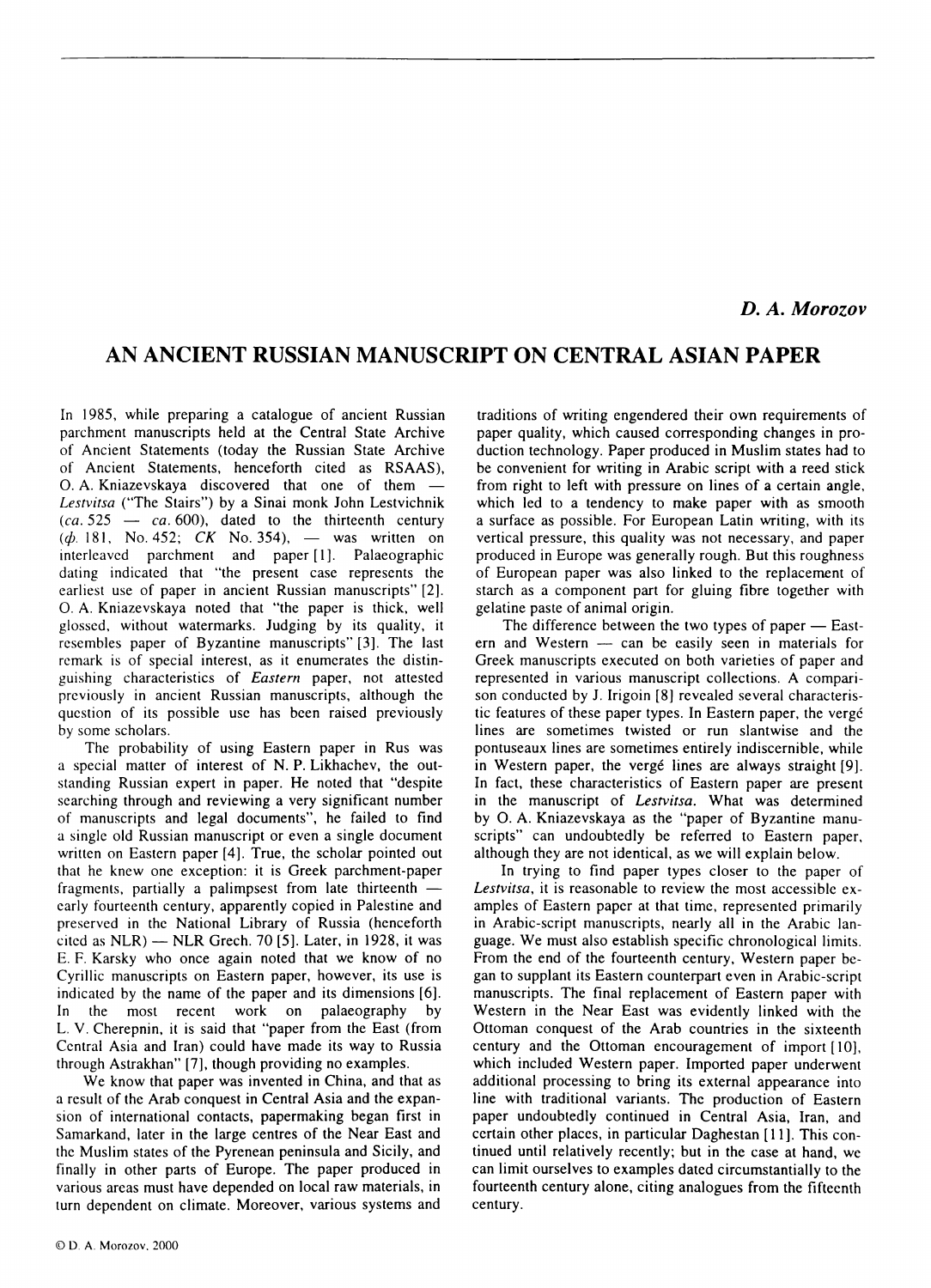We succeeded in discovering in Moscow a number of Arabic-script manuscripts which meet these criteria; they are enumerated below in chronological order. Because some of them are introduced here into scholarly circulation for the first time, and because they are of textological interest thanks to their age, we cite the Arabic titles of the works they contain where there is no standard Russian equivalent:

I. the State Library of Russia (henceforth cited as SLR),  $\phi$ . 179, No. 154, 19.0×10.5 cm. Fols. 1-73, dated to 1130. Collection of astronomical treatises in Arabic by Iranian and Central Asian authors. Also includes one treatise in Persian on the final folios;

2. SLR,  $\phi$ . 726, No. 1, 18.8×15.1 cm. Collection of mathematical treatises by Central Asian authors. Some treatises close with dates that correspond to 22 January 1218 (fol. 109b), 1235/6 (fol. 13), and there is a marginal note in the copyist's hand with the date 13 August 1219 (fol. 101);

3. the State Institute of International Relations in Moscow (henceforth cited as SIIRM), No. 51,  $26.0 \times 18.5-$ 19 cm, (?) 1281. Medical encyclopaedia, supplanted by Ibn Sīnā's Qānūn (Canon):

كامل الصناعة الطبية العروف بالملكي لعلى بن عباس الجوسي:

4. SLR,  $\phi$ . 179, No. 126, 21.0 × 17.0 cm. No later than 1288 (date written on fol. 4). The dating of "no later than 1345" found in several sources is based on an obvious note on the manuscript's final folio. Collection of poetry by Abū-1-'Alā al-Ma'arrī (979-1058), "Flint Sparks", with commentary by al-Tibrīzī  $(1030-1109)$ ;

5. SLR,  $\phi$ . 179, No. 125, 22.0×16.0cm. 1331, Damascus. Work on *figh* of the Hanafi school:

كنز الوصول الى معرفة الاصول؛

6. SIIRM, No. 49, 24.0X 16.5 cm, 1332 and 1335, Jurjaniya (Urgench), Khorezm. Convolute of an astronomical treatise and philological commentary copied in various hands;

7. SIIRM, No. 31, 26.0 x 18.0 cm, 1392. Edirne (Adrianople). Work on *figh* of the Hanafi school:

شرح الوقاية لعبد اللة المحبوبي صدر الشريعة؛

8. The State Public Historical Library, section of the East, No. 9, 1416. Commentary on the philosophical work:

حاشية ملازاده على هداية الحكمة للابهري؛

9. SLR,  $\phi$ . 185, No. 1, 1425. *Shāh-nāma* by FirdawsT (in Persian);

10. RSAAS,  $\phi$ . 181, *on.* 13, *ed. xp.* 1262, (?) 1452. The date is written on a page of this frequently restored and augmented manuscript, and may have been transferred from a page which contained the colophon at the time of restoration. *Magamat* by al-HarIrI (1054/5-1122);

11. SLR,  $\phi$ . 185, No. 10, 1464. Popular geographical work in Persian;

12. SLR,  $\phi$ . 185, No. 50, 1478/9. *Gulistan* by Sa'dī in Persian with a partial Turkish interline translation in a different hand;

13. SIIRM, No. 172, 1489. Shiraz. Collection of poetry by 'Abd al-Rahmān Jāmī (1414—1492) in Persian;

14. SLR,  $\phi$ . 185, No. 13, 1491/2. The date, which is indicated at the end of the manuscript only in numeral form  $(\wedge \wedge \vee)$ , appears to have been traced in ink later and corrected to  $\sqrt{(\frac{1}{197} / 1782 - 83)}$ . Historical work in Persian;

15. The State Historical Museum (henceforth, SHM),  $\phi$ . 77, No. 156, 1500. Work on *fiqh* of the Hanafi school (same as No. 7);

16. SHM,  $\phi$ . 77, No. 140. No later than 1503, the date in a table of contents written in a different hand on separate folios. Collection of  $hadiths$  drawn up in 1336.

مشكاة المصابيح الخطيب التبريزي.

The manuscripts enumerated above are not always precisely dated and localised. Nonetheless, in reviewing them, a number of regular features - format (which in the end depends on the size of the paper folio) and paper colour  $$ emerge. Relying on them, one can divide the manuscripts into four groups:

I. manuscripts of literary content in Arabic (which presumes an origin in an Arabic-speaking region). 4 and 10 are executed on grey-brownish paper and have the format of Egyptian quarto. Manuscript 2 can be grouped with them on the basis of these characteristics;

II. manuscript 7, precisely dated and localised, copied in Adrianople in 1392, is in format close to large European octavo and was executed on paper of a bright grey shade;

III. manuscript *5,* precisely dated and localised, copied in Damascus in 1331, is in format close to quarto and was executed on yellow-brown paper;

IV. manuscripts from the Central Asian-Iranian region. With few exceptions, one can *a priori* include in this group all manuscripts in Persian. The following are in format analogous to European octavo or are even more extended, executed on markedly yellow paper: I, 3, 6, 8, 9, 11, 12, 13, 14, 15, 16. There may be among them manuscripts copied in the Ottoman Empire, where Iranian cultural traditions were retained during the period in question.

As can be seen from the classification of available examples of Eastern paper of the twelfth-fourteenth centuries, the paper of *Lestvitsa* corresponds best to group  $IV$  — the Central Asian and Iranian manuscripts. The paper of Byzantine manuscripts relatively well-known and available to researchers, however, is analogous or close to groups I and II. A review of a Greek codex on paper [ 12] contemporary to *Lestvitsa* entirely confirms its similarity with the paper of group I.

The exception which proves the rule is the oldest Greek manuscript on paper (Vat. Gr. 2200), dated to *ca.* 800 and, according to B. L. Fonkich, who reviewed it *de visu,* yellow in colour. Since paper production in the Near East began only in the second half of the tenth century (13], the paper of this codex must have been produced in Samarkand, which at that time retained a monopoly on production.

One can presume that the unusual yellow colour of *Lestvitsa* 's paper and its smooth surface are what caused the paper section of the manuscript to remain unnoticed for so long, although the manuscript itself has been known to scholars for at least a century.